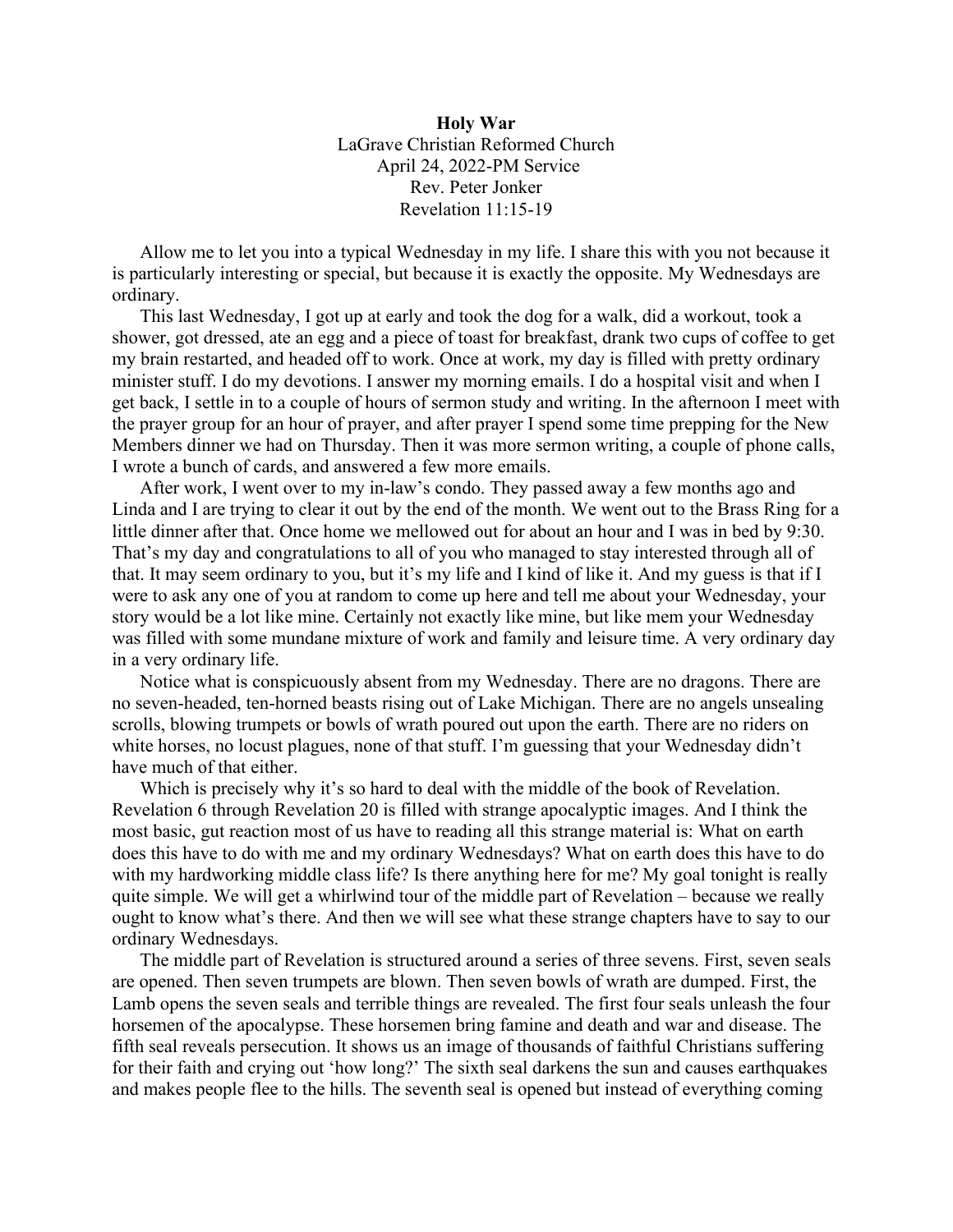to an end, seven angels appear with seven trumpets and as each trumpet is blown, we are launched into a new series of seven.

We go from seven seals to seven trumpets. The first trumpet brings hail and fire on the earth. A third of the world is burned up. The second trumpet causes the sea to turn to blood and a third of all sea creatures die. The third angel blows the trumpet and a third of all the rivers and the springs of water turn bitter and poisonous. The fourth trumpet strikes down a third of the heavenly bodies and brings darkness. The fifth trumpet unleashes a storm of locusts; thousands of locusts with breastplates like iron and tails like scorpions. The sixth trumpet unleashes a demonic army of 200 million horses and riders who slaughter a third of humanity. Finally, after all that destruction, the seventh trumpet sounds and we hear that the Lord reigns over the earth.

But that's not all the seventh trumpet does. The seventh trumpet paves the way for a new set of sevens: the seven bowls of wrath. Seven angels show up with these seven bowls filled with terrible judgments that they pour upon the earth. The first bowl causes painful sores to break out on people. The second bowl turns the sea to blood again; this time killing everything. The third bowl makes the rivers and springs turn to blood. The fourth bowl causes the hot sun to scorch the earth and burn people. The fifth bowl plunges the earth into a darkness so deep that humans gnaw their tongues in agony. The sixth bowl reveals three demonic spirits in the shape of frogs that torment the earth. And finally the seventh bowl: When it is poured out there is an earthquake that shatters nations and splits cities into pieces. And then finally after all that judgment an angel says 'it is done.'

And of course the three sevens aren't all that are in these passages. In between we hear about a woman and a child chased by a dragon and two different beasts. We hear about two faithful witnesses martyred for their testimony. We hear about 144,000 people marshaled together to fight on behalf of God. We hear about John being forced to eat a scroll.

Okay. Did you get all that? Are you still with me? It's a strange and violent set of images isn't it? So what does it mean? It's too much to explain everything in these chapters, so I'll focus on the trumpets. I'd like to try to give you a sense of what the seven trumpets are about and how they are meant to function in our daily lives. The rest of the Bible gives us a pretty good idea of what it means when a trumpet blows. The rest of the Bible gives us a pretty good idea of what we're supposed to think of when we hear a trumpet.

Trumpets are used in two ways: First of all, trumpets are sounded as a wakeup call. A trumpet blast means, "Wake up!" Not unlike the bugle that gets the army recruits up at the crack of dawn for their training. Biblically you see the trumpet as a wake up image when Paul talks about the resurrection of the dead. "We will not all sleep, but we shall be changed – in a flash, in the twinkling of an eye at the last trumpet. The trumpet shall sound and the dead shall be raised." The trumpet is a wakeup call for sleepers.

There's a second way in which a trumpet blast functions in the Bible. The trumpet is also a call to battle. It is a summons to Holy War against the forces of evil. The prophets Joel and Amos and Hosea all talk about the sounding of a trumpet as a call to battle or as a warning that Israel is under attack. Remember the story of Gideon who blew the trumpets before he attacked the Midianite camp. Or better yet, remember Joshua and the battle of Jericho; another story with six days of blowing trumpets followed by the Lord bringing a great defeat of evil. Trumpets are a call to be on our guard, alert and ready to confront the evil powers in our world.

When you hear the sound of the trumpets in these chapters, when you combine it with all the imagery of battle and confrontation that surround the blowing of the trumpets, you begin to get a sense of what this vision is saying to us. These trumpets are a call to arms. These trumpets say to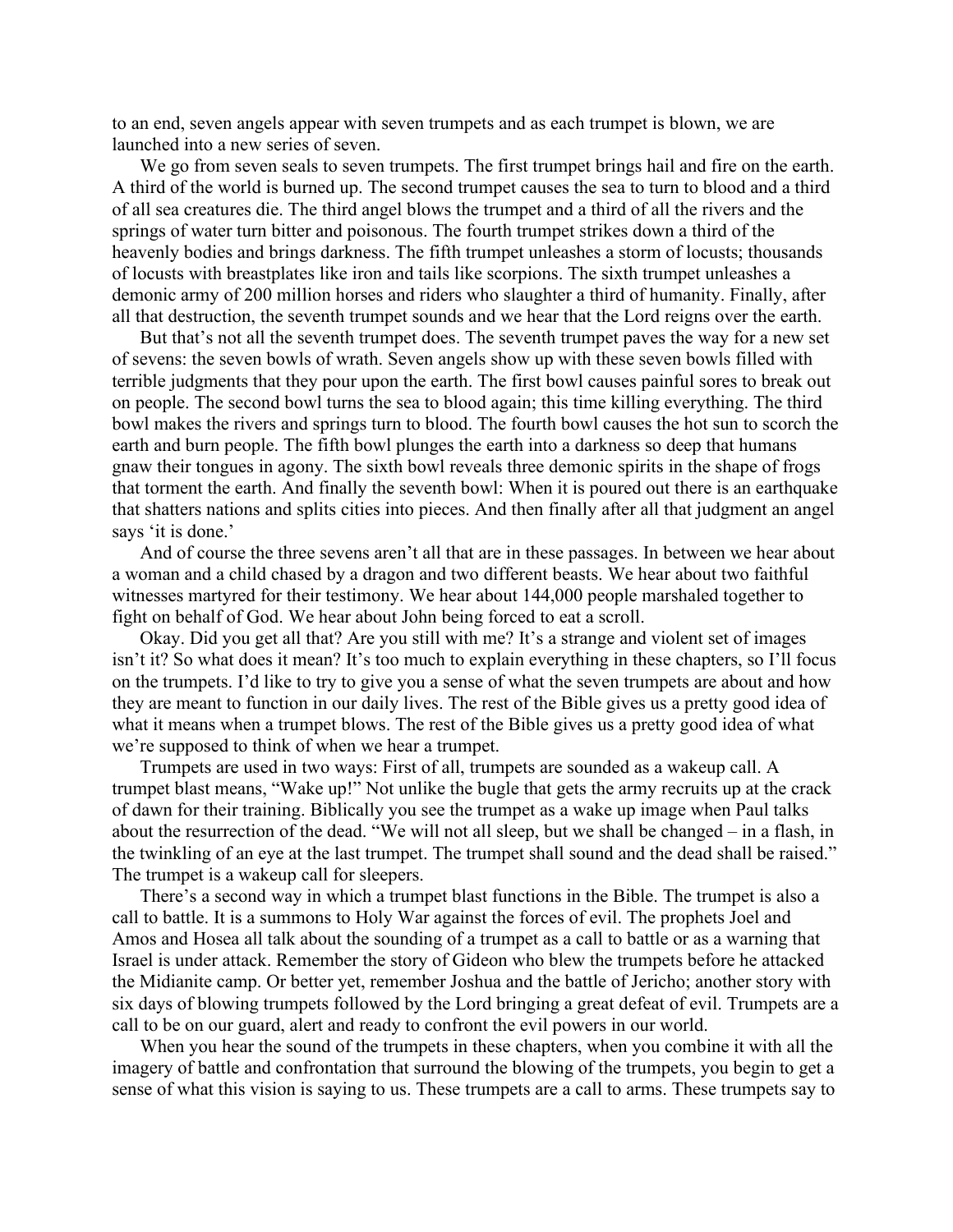us, "C'mon folks get out of bed! Arise from your sleep! Shake off the cobwebs! Put on the armor of God and fight the good fight!" If the trumpets are calling us to a fight, what exactly is the conflict to which we are called? In the past we've talked about how the churches of Revelation faced persecution. We've talked about how they were threatened by the Roman Empire. And that's right. At least 5 of the 7 churches seem to have been suffering under persecution. But persecution isn't the only problem. Two of the churches face a very different problem. Persecution isn't their enemy; it's complacency. Sardis. "Wake up!!" says Jesus to the churches of Sardis. "You think you are alive, but you are really dead! Obey and repent! If you do not wake up I will come to you like a thief!!" Laodicea. That was a wealthy church. Jesus says to them, "You are lukewarm - neither hot nor cold – and I am about to spit you out of my mouth." Some of these churches were threatened by the sword of persecution. But others were threatened by the pleasant drug of contentment and complacency.

Which of these two threats to discipleship is a more clear and present danger for us? Is it persecution or complacency? Think back to my Wednesday a minute, my comfortable, upper middle class Wednesday. What do you think is a bigger danger in my life, persecution or complacency? It's pretty obvious isn't it? My Wednesday doesn't look like a battle. It doesn't look like I'm going out to be confronted by powers of evil. The closest thing to a trumpet calling me to arms is the two cups of coffee I have before work. And I think this is true of most of us. We must hear the trumpets. The trumpets remind comfortable people like me that the Christian life is a battle against the forces of evil. It is a struggle against principalities and powers. When I get up Wednesday morning, I cannot simply listen for the voice of my datebook calling me to routine, I must also listen for the trumpets calling me to engage in the struggle, to join the fight.

What kind of weapons do I use in this fight? I chose the title 'Holy War' for my sermon, but I hesitated doing so because in this present climate, I thought it might give the wrong idea about how we are supposed to handle things. Yes, Revelation describes a battle between good and evil. But the battle it describes is not the sort of Holy War we hear about in other quarters. In Revelation's Holy War, we human beings are not the ones executing the judgment. We are not the ones doing the direct fighting. We are not the ones pouring out the bowls, we are not the ones breaking the seals, we are not the ones blowing the trumpets. That's so important. God and his angels take care of all that. The battle belongs to the Lord, as we sometimes say. And that's right. It means that the victory belongs to him, but it also means the executing of final justice belongs to him too. We don't get to wreak revenge on our enemies. We don't get to pound on the people who have brought evil to us and to the world. God executes the judgment.

What is our part in the battle? If we're supposed to hear the trumpets in the morning and put on the armor of God, what sort of fight are we in for? Revelation tells us that too. In Revelation the people of God are portrayed in all sorts of struggle, but none of it is particularly violent. None of it involves us clobbering others in the name of Jesus. Here's how the church of Revelation fights: The church witnesses – proclaiming the Lordship of Jesus and calling people to follow him as portrayed in Revelation 11. The church prays for justice and peace as portrayed in Revelation 6 when the suffering church members cry out "How long O Lord until you bring justice!" The church praises its Lord, joining its voices with the choirs of heaven as pictured in Revelation 4,5 and 7. And the church perseveres. Every letter to the 7 churches ends with a promise of new life for the person who overcomes. Put it all together and you see that the weapons of our fight are grace and love, prayer and praise. Our lives together, our lives with our neighbors, are a sign of the kingdom to a world that's forgotten its true King. That's the battle the trumpets call us to fight every morning.